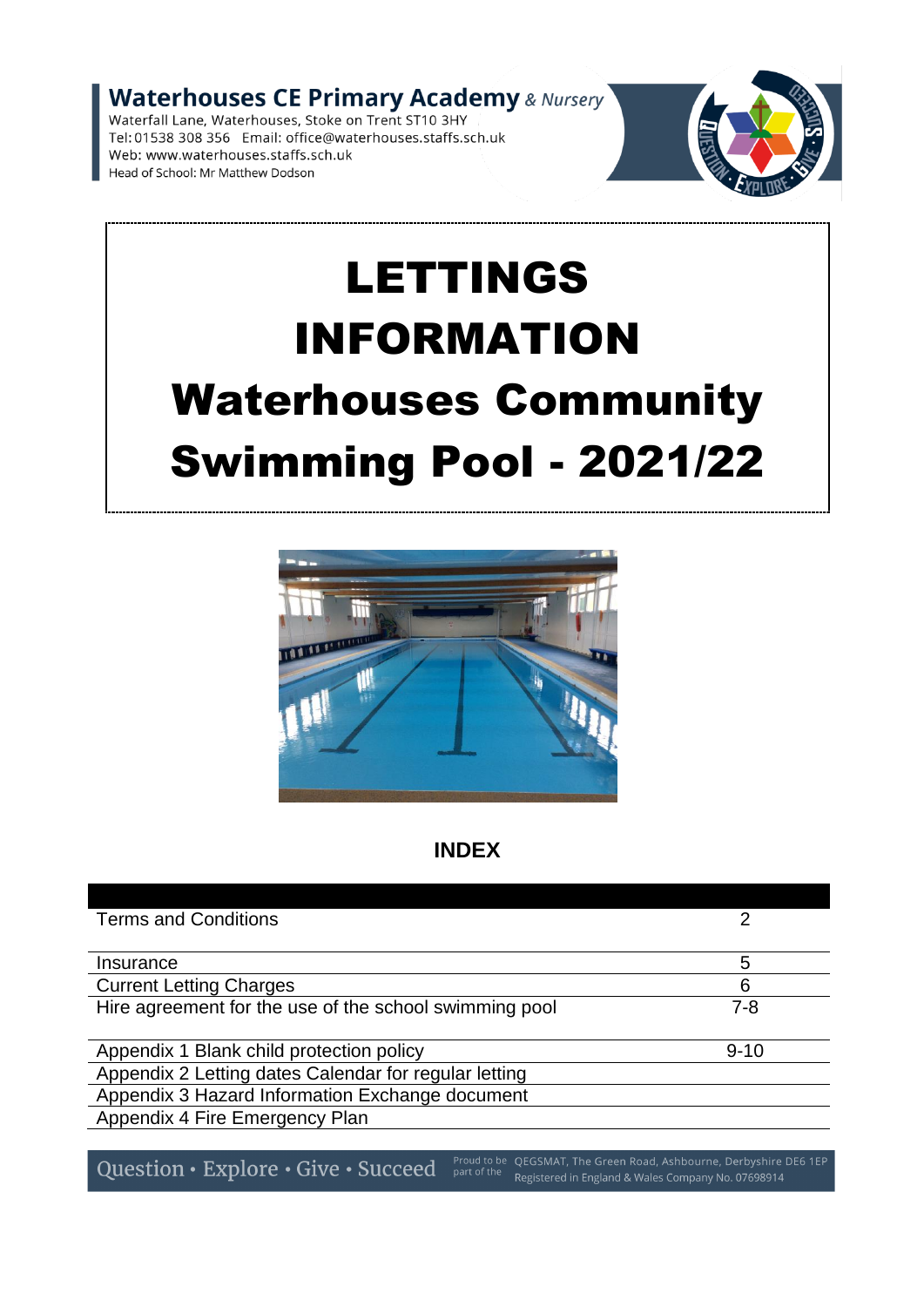## **Waterhouses CE Primary Academy & Nursery Terms and conditions for the hire of the school premises**

All terms and conditions set out below must be adhered to. The "Hirer" shall be the person making the application for letting, and this person will be personally responsible for the payment of all fees or other sums due in respect of the letting.

#### *Applications*

All correspondence and applications for the hire must be made directly to the School. All applications are subject to approval by the Local Governing Body of the School, but subject to any direction given to them by the Multi Academy Trust (MAT). Lettings Agreements should be completed for all lettings or series of lettings and should be for a maximum of a year. If there are any alterations to regular lettings eg to times or days of use, then a new lettings pack must be completed. The Governors shall determine in advance the duration of a letting. The Local Governing Body reserves the right to refuse any application without stating reasons for so doing.

#### *Hirer*

The hirer must be over 18 years of age and shall be the person by whom the application form for the hiring is signed. Such person shall be responsible for the payment of the fees payable in respect of the hiring and for the observance and performance in all respects of the conditions and stipulations contained in the hire agreement. The premises will not be hired out to any organisation or group with an unlawful or extremist background. The hire agreement is personal to the hirer only, and nothing in it is intended to have the effect of giving exclusive possession of any part of the school to them or of creating any tenancy between the school and the hirer.

Any adults working with the school's children (for example, at an after school sports club) must be appropriately qualified. Sports coaches must follow approved guidelines for working in schools.

#### *Legal requirements*

#### Disclosure and Barring Service (DBS)

All adults involved in running an activity for young people (under the age of 18 years), need to have a criminal record check via the Government Agency Disclosure and Barring Service (DBS). Proof of this will be requested before authorising the letting of school facilities.

In addition, at the discretion of the Local Governing Body, any adult hiring the school facilities may be asked to complete a criminal record check via the Disclosure and Barring Service (DBS) at their own cost.

#### *Child protection policy*

Legislation requests for hirers to have a child protection policy to ensure that any young people (under the age of 18 years) who may participate in activities organised by the hirer are safeguarded. This does not include **individuals** hiring the facilities for a **private** function – ie children's birthday party.

An example policy is in Appendix 1 which can be completed and must be signed up to by the hiring individual/organisation. This will need to be submitted with your application.

#### *Priority of use*

The main purpose of the school is to educate young people between the ages of 3 and 11 years. This means that some of the facilities are only available for limited periods of time. However with sufficient notice we will do our best to meet your needs. The Headteacher will resolve conflicting requests for the use of the premises, with priority at all times being given to school functions.

#### *Capacity levels - swimming pool*

Swimming pool - No more than forty swimmers are to be in the pool at any one time.

#### *Attendance*

The hirer shall ensure that the number of persons using the premises does not exceed that for which the application was made and approval given.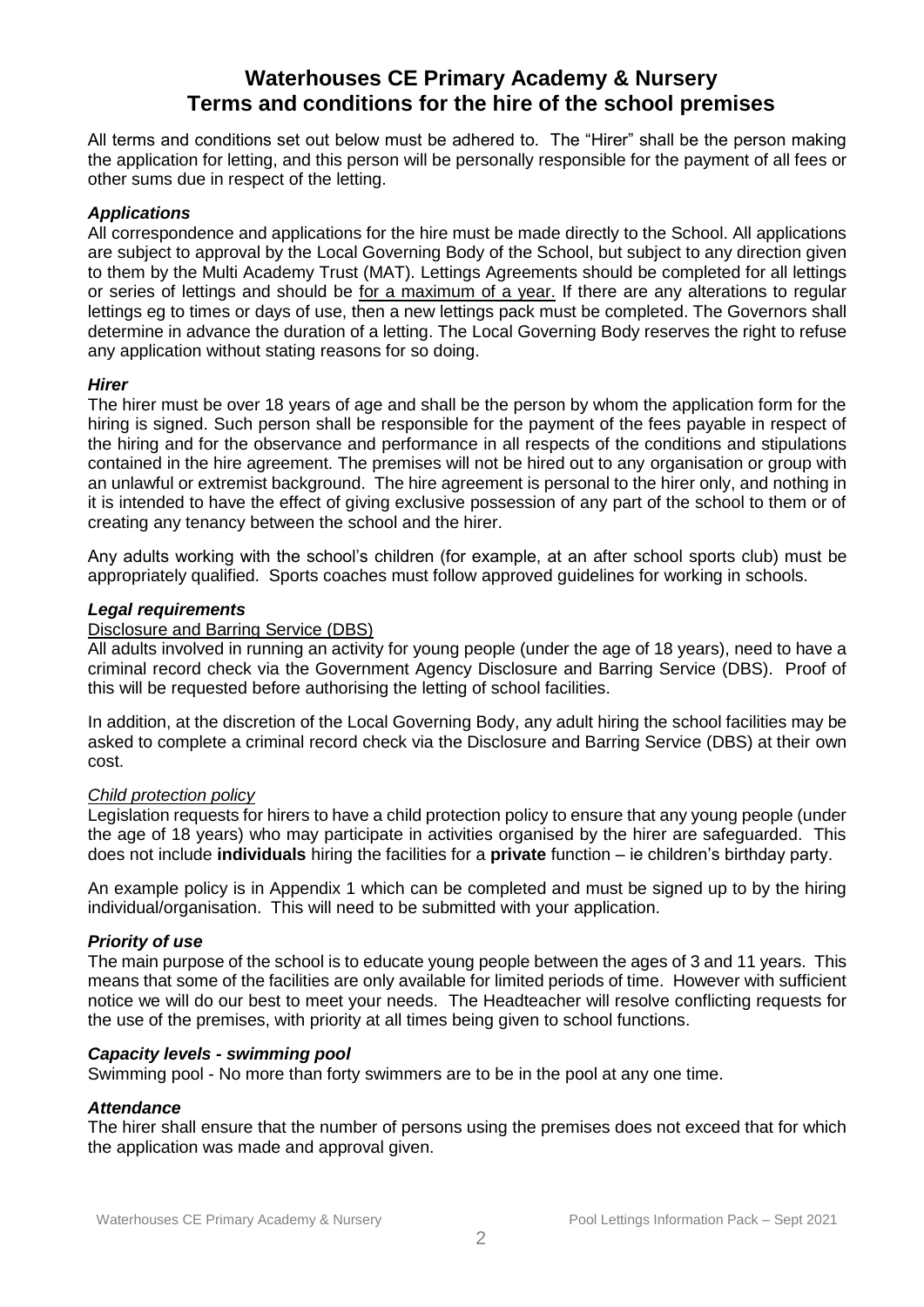#### *Behaviour*

The Hirer shall be responsible for ensuring the preservation of good order for the full duration of the letting and until the premises have been vacated.

#### *Public safety*

The Hirer shall be responsible for the prevention of overcrowding (such as would endanger public safety) and for keeping clear all gangways, passages and exits. The Hirer shall be responsible for providing adequate supervision to maintain order and good conduct, and where applicable – the hirer must adhere to the correct adult / student ratios at all times. The Hirer should provide evidence eg a risk assessment, completing Appendix 3 Exchange of Hazards document, and Appendix 4 Fire & Emergency Evacuation Procedures document to demonstrate that public safety is being adhered to, in line with appropriate guidelines.

At least two qualified life savers are present for the duration of the letting and are on the poolside whilst swimmers are in the water. For this purpose qualified means:

for a programmed swimming session (eg. Lesson) the minimum qualification would be Royal Life Saving Society Rescue Test for teachers and coaches;

for an unprogrammed swimming session (eg. Party, public swim) the minimum qualification would be RLSS Pool Lifeguard Award;

in all cases the qualification must be current – within 2 years

#### *For children's parties where responsible adults will be in the water with the children, only one lifeguard is required. Please see Note 5 on page 5.*

A reasonable number of lookouts, in addition to the lifesaver, are present on the poolside whilst swimmers are in the water.

Proper supervision of all users is required and any activities which could endanger the safety of such users should not be allowed (eg. Horseplay in the pool).

Outdoor footwear should not be worn by persons on the poolside.

The person in charge of the activity will be shown the fire escape routes before the start of the letting.

#### *Own risk and risk assessment*

The hirer is responsible for everyone who is on the School's premises for the activities they are organising and, generally, for everyone who comes on to the parts of the School's premises which are under the hirers control at the stated times. The hirer is responsible for ensuring that they comply with all the terms of the hire agreement. It is the Hirer's responsibility to ensure that all those attending are made aware of the fact that they do so in all respects at their own risk. The Local Governing Body reserves the right to receive a copy of the hirer's risk assessment if it is deemed necessary.

#### *Food and drink*

No food or drink may be prepared or consumed on the property without prior approval via the application, in line with current food hygiene regulations. All litter must be placed in bins provided or placed in appropriate black bin bags. This is the responsibility of the Hirer.

#### *Intoxicating liquor*

No intoxicants shall be brought on to or consumed on the premises without prior arrangement with the Headteacher. Where such consent is given hirer must comply with the Licensing Laws and provide evidence of such to the Local Governing Body.

*Illegal substances* No substances of this nature should be brought onto school premises. For the avoidance of doubt, school premises means all buildings and school grounds.

#### *Smoking*

The whole of the school premises is a non-smoking area, and smoking is not permitted.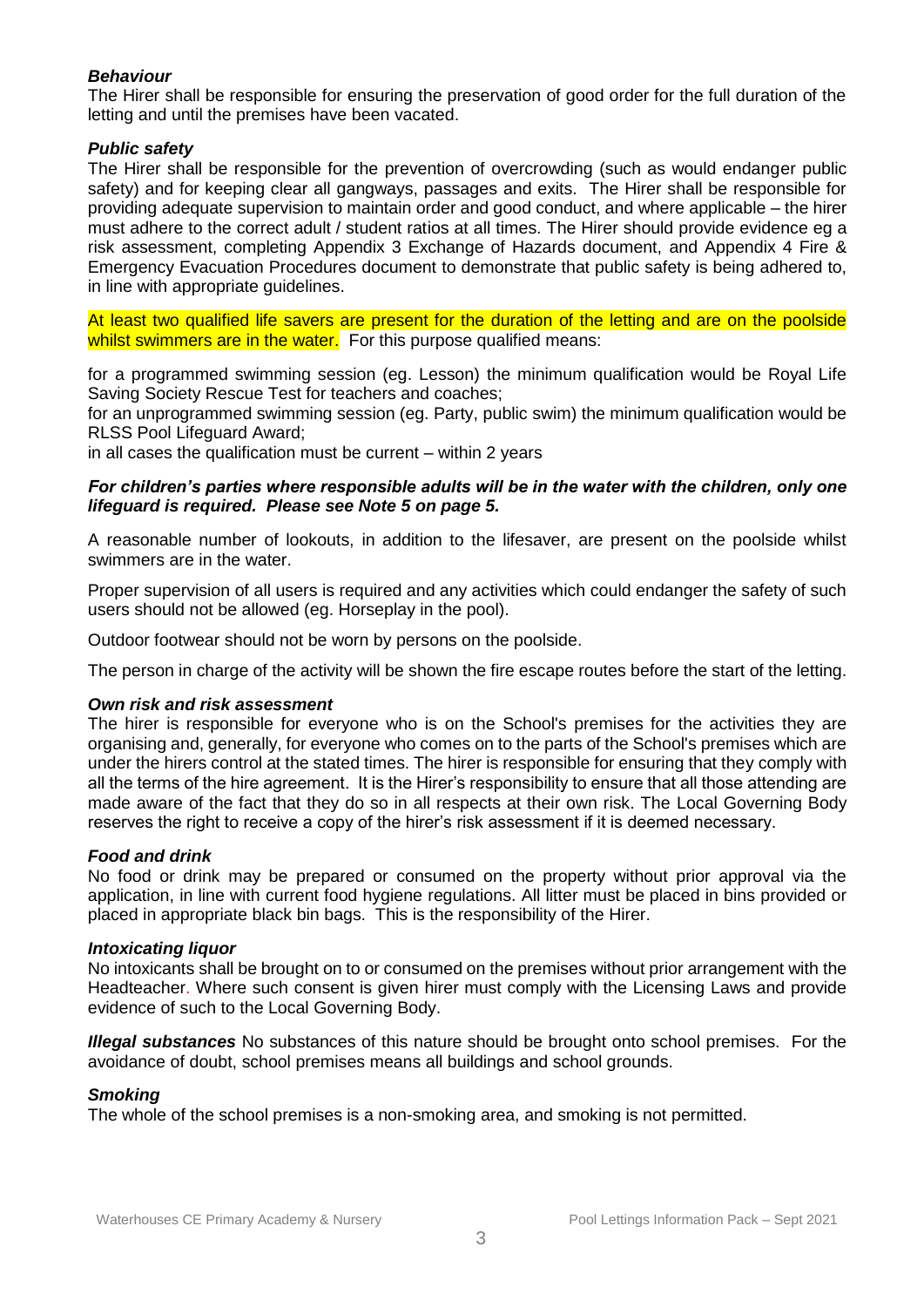#### *Gaming*

No gaming is allowed except in accordance with the conditions of the Gaming Act 1968, Section 41 when gaming is carried on at an entertainment promoted for raising money to be applied for purposes other than private gain.

#### *Sub-letting*

The Hirer shall not sub-let the premises to another person.

#### *Review of Charges and Conditions of Letting*

The Local Governing Body reserves the right to review and alter charges and conditions of the letting agreement as appropriate. Hire charges and the lettings agreement, as a minimum, will be reviewed annually and the current charges are set out on page 6 of this document. There shall be no variation to the conditions of hire made by the hirer without the express consent of the Local Governing Body.

#### *Cancelling of Hiring by Local Governing Body*

The right is reserved to cancel any hiring, without notice, where the Local Governing Body considers it necessary for any cause outside their control. The Governors reserve the right to close the school or swimming pool at any time owing to reasons of health and safety concern or mechanical failure. The school is not responsible for any costs incurred by the hirer if the letting is cancelled at short notice. All lettings charges will be refunded where applicable.

#### *Cancellation or Postponement by Hirer*

Hirers will be allowed to cancel or postpone such bookings. Refunds or fees payable are at the discretion of the Local Governing Body. It is the Hirer's responsibility to notify attendees in writing (where appropriate) of any changes in dates or venues at least a week in advance. Cancellation by the School as a result of the hirer giving false information on the application for hire form will render any deposit not refundable.

#### *Security*

The Local Governing Body will hire and pay for a person to be responsible for the security of the premises before and after the hire. This cost will be included in the charge for the letting. If no suitable person can be employed, then the letting will not be allowed. Only named key holders may operate the security system. Keys should not be passed on to any other person without the direct permission of the Local Governing Body at the school. The Hirer is responsible for the prevention of unauthorised entry to the premises for the duration of the letting.

#### *Right of access*

The Local Governing Body reserves the right of access to the premises during any letting. The Headteacher or members of the Local Governing Body may monitor activities from time to time.

#### *Furniture and fittings*

Furniture and fittings shall not be removed or interfered with in any way. No fittings or decorating of any kind necessitating drilling, or the fixing of nails or screws into fixtures which are part of the school fabric, are permitted. In the event of any damage to premises or property arising from the letting, the Hirer shall pay the cost of any repairs required.

#### *School equipment*

This can only be used if requested on the initial application form, and if its use is approved by the Headteacher. Responsible adults must supervise the use of any equipment which is issued and ensure its safe return. The Hirer is liable for any damage, loss or theft of school equipment they are using, and for the equipment's safe and appropriate use.

#### *Electrical equipment*

Any electrical equipment brought by the Hirer on to the school site MUST comply with the QEGSMAT code of practice for portable electrical appliance equipment. Equipment must have a certificate of safety from a qualified electrical engineer. **The intention to use any electrical equipment must be notified on the application.**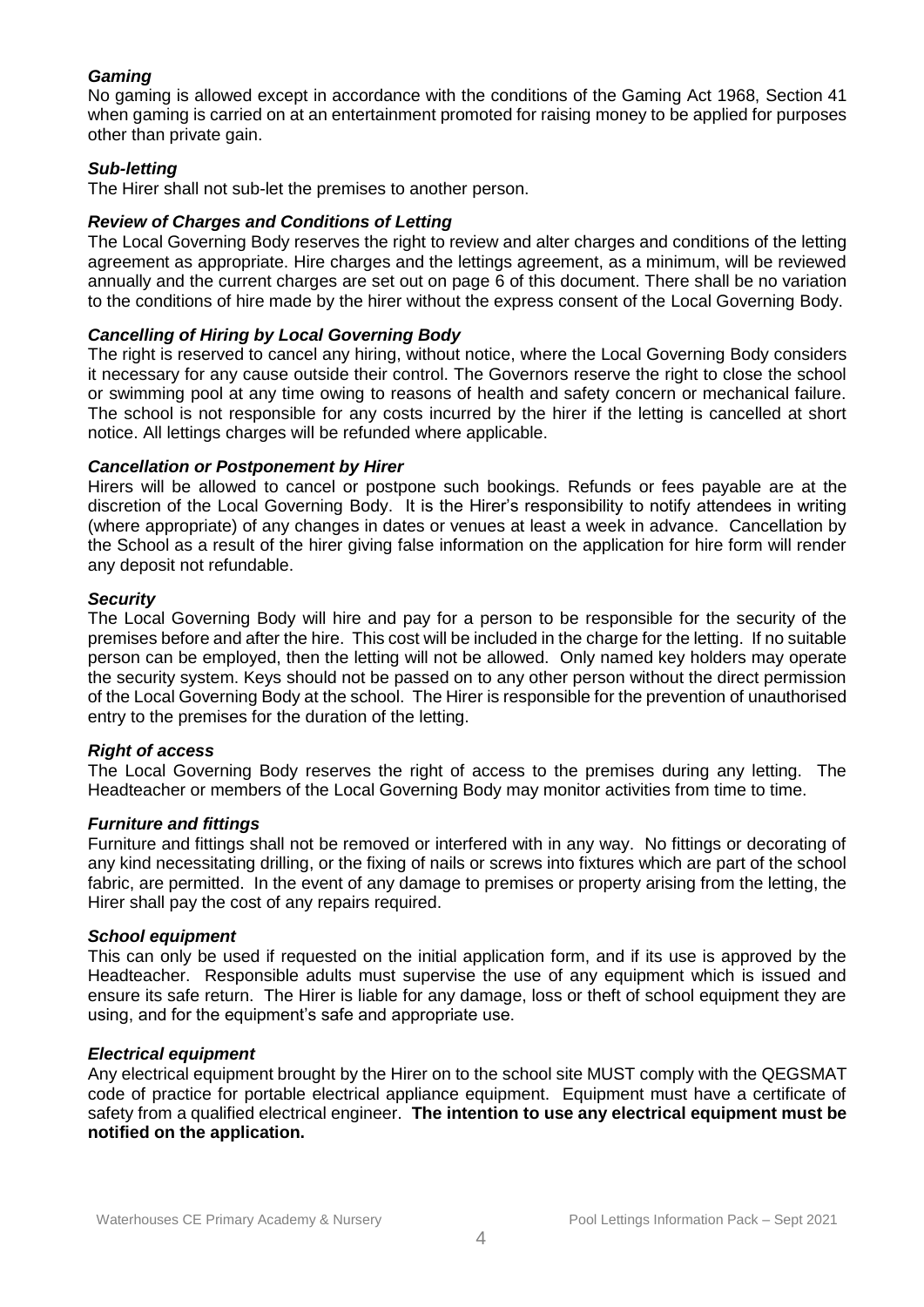#### *Parking of Vehicles*

The parking of vehicles on the school's property shall be permitted in approved areas only on condition that persons bringing such vehicles on to the premises do so at their own risk and that they accept responsibility for any damage to the school's property or injury to any person whether connected with the establishment or not, caused by such vehicles or their presence on the school's premises.

#### *Toilet facilities*

Access to the school's toilet facilities is included as part of the hire arrangements.

#### *First aid facilities*

There is no legal requirement for the school to provide first aid facilities for the hirer. It is the Hirer's responsibility to make their own arrangements, such as the provision of first aid training for supervising personnel, and the provision of a first aid kit, particularly in the case of sports lettings. Use of the school's resources is not available.

#### *Conclusion of the letting*

The Hirer shall, at the end of the hire period, leave the premises in a tidy condition (condition at which it was found at the beginning of letting), all equipment being returned to the correct place of storage. If this condition is not adhered to, an additional cost may be charged.

#### *Vacation of premises*

The Hirer shall ensure that the premises are vacated promptly at the end of the letting. The Hirer is responsible for supervising any children taking part in an activity until they are collected by a responsible adult. In the event of an emergency, occupants must leave the school by the nearest exit and assemble on the playground at the rear of the school**.** 

**The Hirer must have immediate access to participants' emergency contact details. In the event of an emergency there is no access to a telephone from the school so the Hirer should make necessary arrangements to ensure emergency contact can be made.** Hirers are responsible for familiarising themselves with the emergency exits and must ensure that participants are aware of evacuation procedures.

#### *Promotional literature/newsletters*

A draft copy of any information to be distributed to participants or through the school must be sanctioned by the Headteacher a week prior to distribution by the Hirer.

#### **Insurance**

A Risk Protection Arrangement (RPA) is provided for academies and removes the need for individuals and organisations to obtain separate third party insurance cover which for certain groups of hirers may be expensive, relative to their limited finances. However, if the number and/or value of claims made by third parties across the MAT became sufficiently high, the Trustees of QEGSMAT may in the future insist upon hirers seeking their own insurance.

The arrangement provides unlimited cover for all sums the academy may become legally liable to pay (including claimants' costs and expenses) as damages in respect of accidental third party injury or third party property damage.

#### *For Information:*

If any other insurance covers the same loss, damage or liability, the RPA will not pay any amount covered by such insurance. Details of the RPA are available separately upon request.

#### *Miscellaneous*

The hiring body shall comply with such additional conditions as the Multi Academy Trust (MAT), Headteacher, or the Governors may require in writing, to be observed for a particular letting.

For regular bookings, this agreement will be reviewed annually.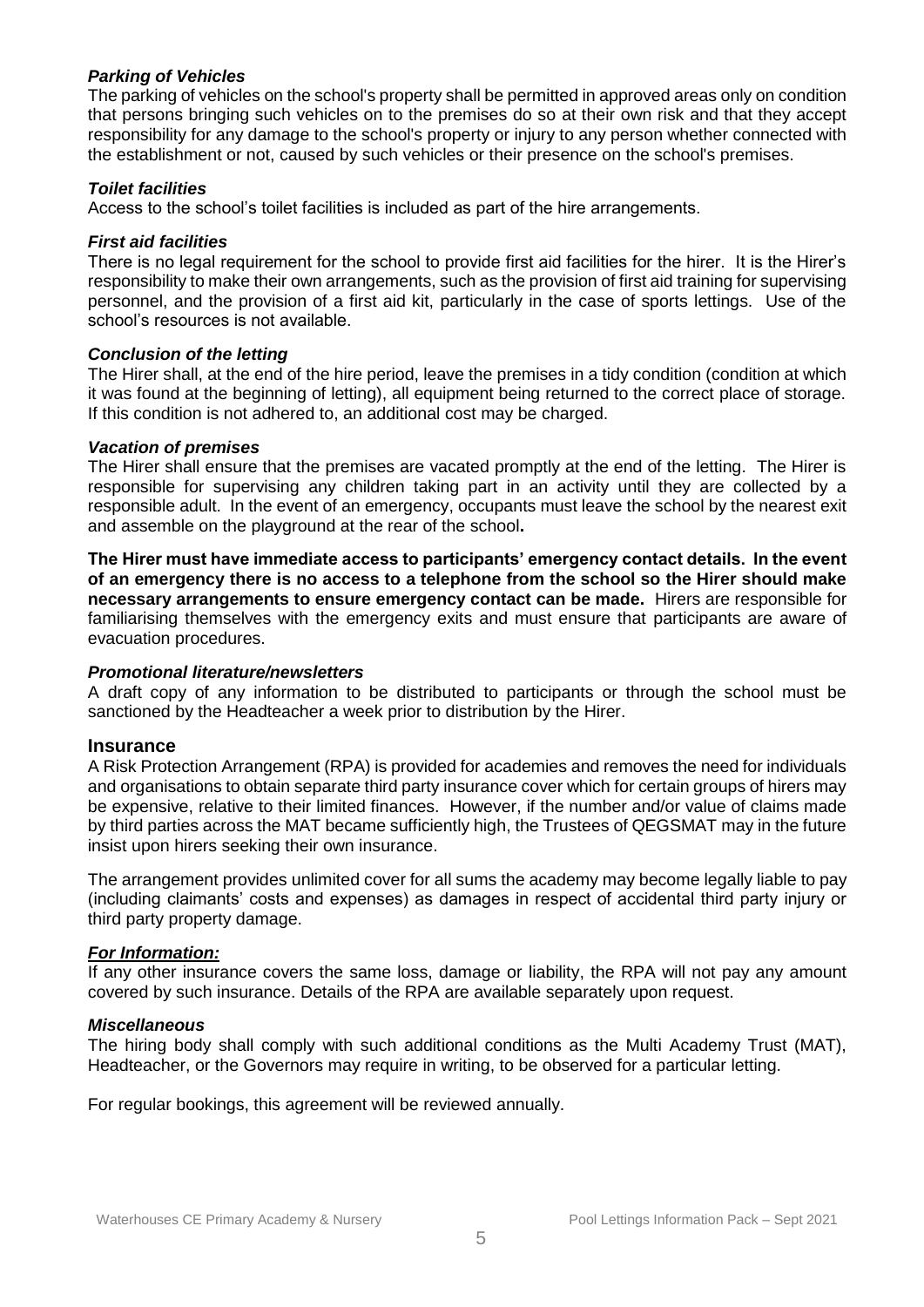# **Letting Charges for Academic Year 2021/22**

## **Community Swimming Pool**

**Flat rate hourly hire cost**  $\&$  29.00 per hour (+ lifeguards fee - to be paid separately)

#### *Lifeguard(s) Fee =* £ 12.50 per hour lifeguard

Notes:

- 1. **Subject to VAT at standard rate if applicable.**
- 2. All hirers must agree to the conditions of hire printed overleaf and pay the full hire fee at least 4 weeks in advance of the use. This excludes late bookings where a deposit should be paid immediately to secure booking reservation.
- 3. Cheques must be made payable to **QEGSMAT**
- 4. Lettings which result in additional workload will be subject to a surcharge based on the amount of additional overtime worked by the relevant caretaking staff.
- 5. **Children's swimming parties – parents in the water, only one lifeguard is required. Children only in the water – two lifeguards required.**

#### *Fees and Charges*

Where the hire of the facility is a 'one off' then the hire fee shall be paid in full upon signing the Hire Agreement together with any returnable deposit required by the Local Governing Body. A series of lettings will be invoiced on a half termly basis and paid within twenty eight days.

#### **VAT**

In general, the letting of rooms for non-sporting activities is exempt of VAT, whereas sports lettings are subject to VAT (although there are exemptions under certain circumstances). From September 2017 no VAT will be charged, however we will advise you in writing should this circumstance change during this Academic year & HMRC require us to begin to charge VAT at the standard rate.

#### *Cleaning Charge*

At the swimming pool the cleaning is included in the price of the letting. It is a requirement that all facilities and rooms are left in a reasonable order and condition.

Please complete the enclosed documentation in order that we can cost your particular needs. Should you wish to visit the school to view the facilities before deciding, then please contact our school office on telephone number 01538 308356.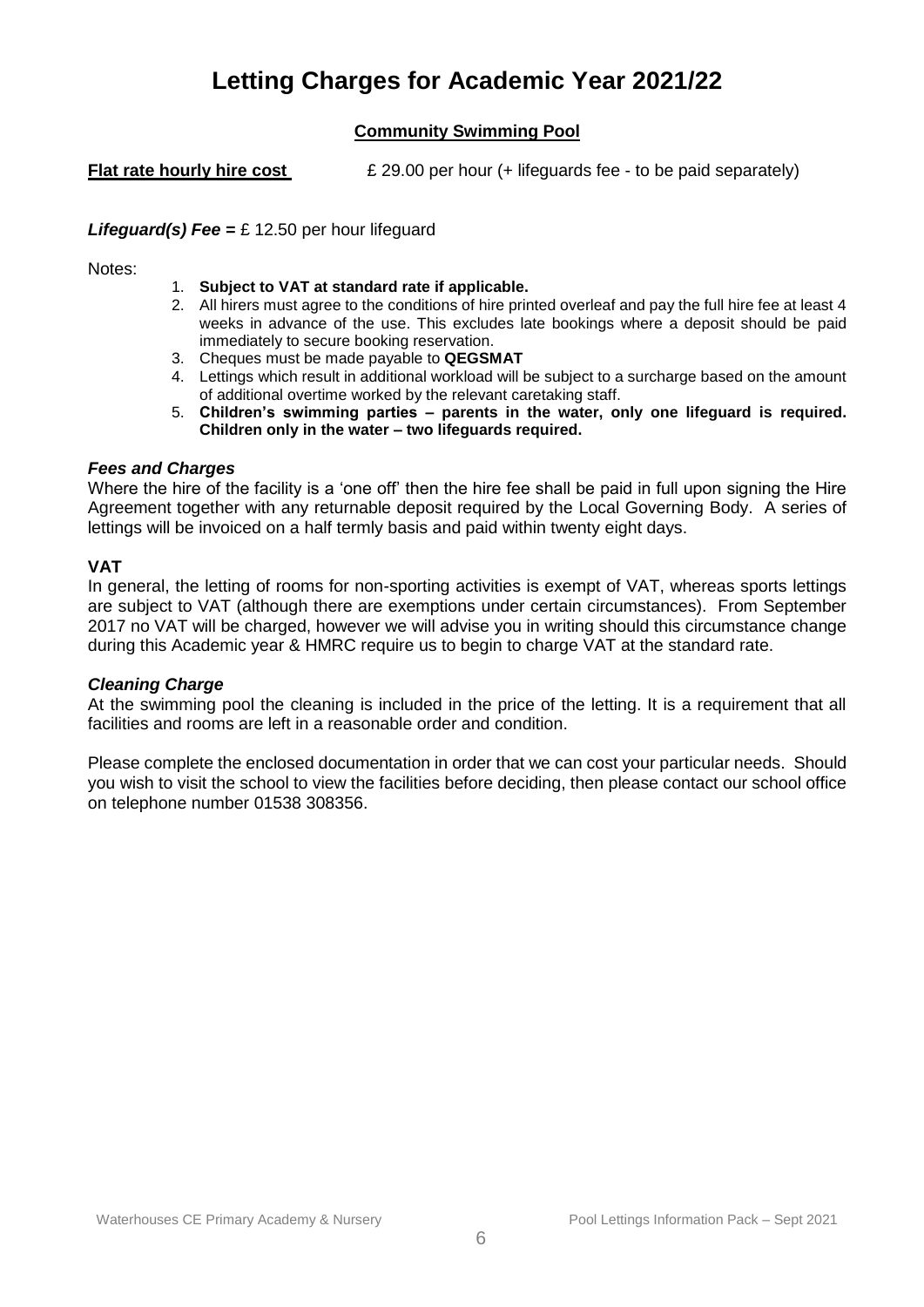

# **Lettings Application Form**



To the Local Governing Body of Waterhouses CE Primary Academy & Nursery

## **I apply for the use of the Waterhouses Community Swimming Pool:**

| Date or Period<br>From/To<br>(see Appendix 2<br>lettings calendar<br>dates 21/22) |                |                 |                                         | <b>Times</b> |                           |
|-----------------------------------------------------------------------------------|----------------|-----------------|-----------------------------------------|--------------|---------------------------|
|                                                                                   | Repeats Weekly | Day of the week | Organisation/Hirer and for what purpose | From         | $\mathsf{L}^{\mathsf{o}}$ |
|                                                                                   |                |                 |                                         |              |                           |
|                                                                                   |                |                 |                                         |              |                           |
|                                                                                   |                |                 |                                         |              |                           |
|                                                                                   |                |                 |                                         |              |                           |
|                                                                                   |                |                 |                                         |              |                           |
|                                                                                   |                |                 |                                         |              |                           |

**and I personally undertake:-** 1. To pay the letting charge including VAT if applicable.

2. To agree to abide by the terms and conditions.

3. To return this form no less than 14 days prior to the date of the requested letting. (One-off event hire)

| Name of organisation:                                                                           |                                      |                                                                                                                                                              |
|-------------------------------------------------------------------------------------------------|--------------------------------------|--------------------------------------------------------------------------------------------------------------------------------------------------------------|
| <b>Your Name:</b>                                                                               |                                      | <b>Position:</b>                                                                                                                                             |
| Agreed cost:                                                                                    |                                      |                                                                                                                                                              |
| <b>Billing Contact:</b>                                                                         |                                      |                                                                                                                                                              |
| Telephone - Daytime:                                                                            | Email:                               |                                                                                                                                                              |
| Evening:                                                                                        |                                      |                                                                                                                                                              |
| Young people under 18 years of age jnvolved?<br>Child Protection Policy & Proof of DBS attached | required.                            | OR The activities for which the letting is required, does not involve young<br>people (under 18 years of age) and therefore a Child Protection Policy is not |
| Evidence of public safety eg risk assessment has been                                           | <b>Numbers attending:</b>            |                                                                                                                                                              |
| enclosed?                                                                                       |                                      |                                                                                                                                                              |
| Details of any equipment to be used.                                                            | Equipment to be brought in by hirer: |                                                                                                                                                              |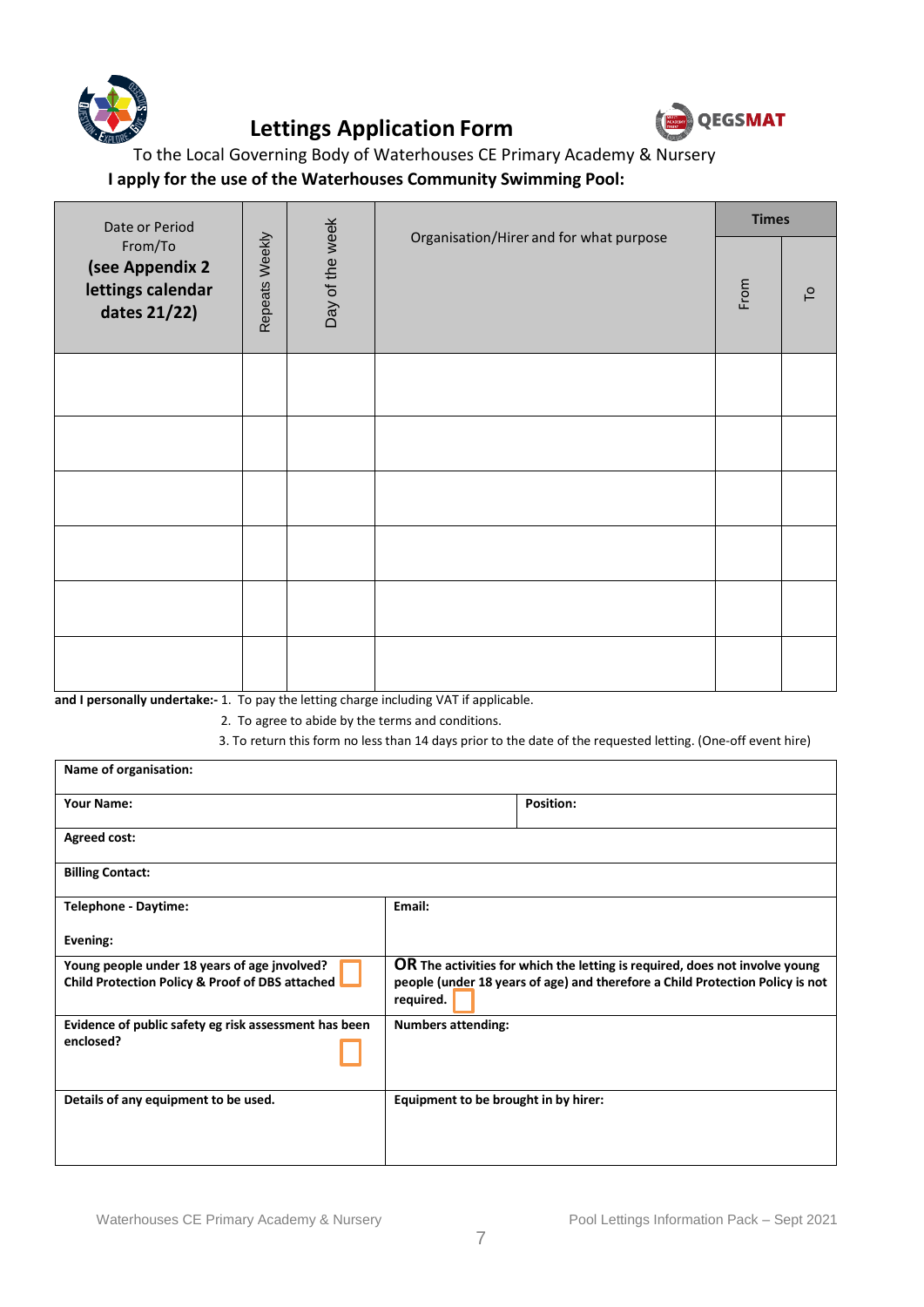**\***Public liability insurance is being provided through the academy's Risk Protection Arrangement (RPA). I can confirm that I have read the Insurance details in the Lettings Information and fully understand the nature of the cover provided.

OR

**\***Public liability insurance is NOT being provided through the academy's RPA. Therefore, I can confirm that I have arranged public liability insurance in the name of the individual / organisation hiring the school premises for a limit of indemnity of a least £2,000,000 and a copy of this will be made available to the academy before official confirmation of this booking.

I confirm that I am over 18 years of age, and that the information provided on this form is correct.

|                  | <b>The Hirer</b>                                | Date                                                                                    |  |
|------------------|-------------------------------------------------|-----------------------------------------------------------------------------------------|--|
|                  | <b>Headteacher</b>                              | Date                                                                                    |  |
| Office use only: |                                                 |                                                                                         |  |
|                  |                                                 |                                                                                         |  |
|                  | Child Protection Policy seen and copied on file | Yes / No / Not applicable                                                               |  |
|                  | Are DBS checks required and proof provided?     | Yes / No                                                                                |  |
|                  |                                                 | Public Lightlity Incurance cortificate seen and copied on file Meet Meet Not applicable |  |

Public Liability Insurance certificate seen and copied on file Yes / No / Not applicable Document re evidence of public safety measures eg risk assessment,

hazards exchange document, & fire & emergency evacuation procedures? Yes / No

| Application Approved: Yes / No |  |  |  |  |
|--------------------------------|--|--|--|--|

**Original – retain on school file Copy – to hirer**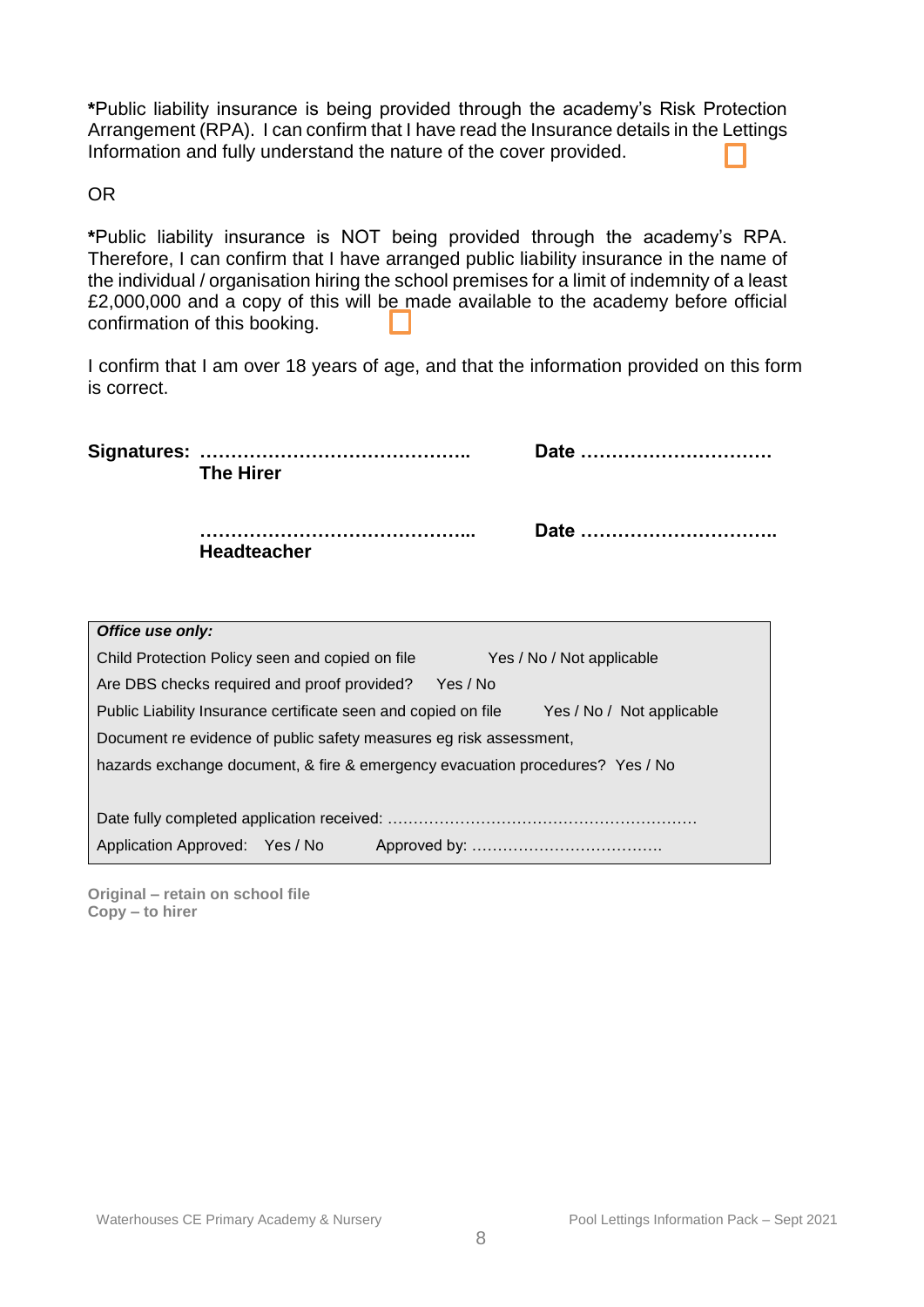## **Appendix 1 Child Protection Policy - Policy statement**

**NAME OF ORGANISATION** is fully committed to safeguarding the welfare of all the children and young people by taking all reasonable steps to protect them from significant harm. Staff and volunteers will, at all times, show respect and understanding for their rights, safety and welfare of children and young people, and conduct themselves in a way that reflects the principles of **NAME OF ORGANISATION**. A child or young person is defined as anyone under the age of 18.

We do this by

- making sure all our committee members / staff and volunteers are carefully selected, trained and supervised
- assessing all risks that children and young people come across and taking steps to minimise and manage them.
- Letting parents, children and young people know how to voice concerns or how to complain about anything they may not be happy with.
- Giving parents, children, young people, staff and volunteers information about what we do and what can be expected of us.

This policy statement applies to all committee members / staff and volunteers of **NAME OF ORGANISATION**.

**NAME OF ORGANISATION** will share this policy with the children and young people we work with, their parents or carers and any other appropriate parties.

## **Children in need and children in need of protection**

Parents/carers will normally be consulted and their consent obtained before any referral is made to an agency. However, staff cannot guarantee to consult parents first, or to keep children's concerns confidential, if referral must be made to the appropriate agencies in order to safeguard the child's welfare.

If staff have significant concerns about any child which **may** indicate:

- physical abuse
- emotional abuse
- sexual abuse or
- neglect

They are **required** to discuss them with the agencies responsible for investigation and child protection.

Staff who observe injuries which appear to be non-accidental, or who are told anything significant by a child, **must** report their concerns to the designated officer. Staff do not, however, carry out investigations into whether children have been abused. That is a matter for the specialist agencies.